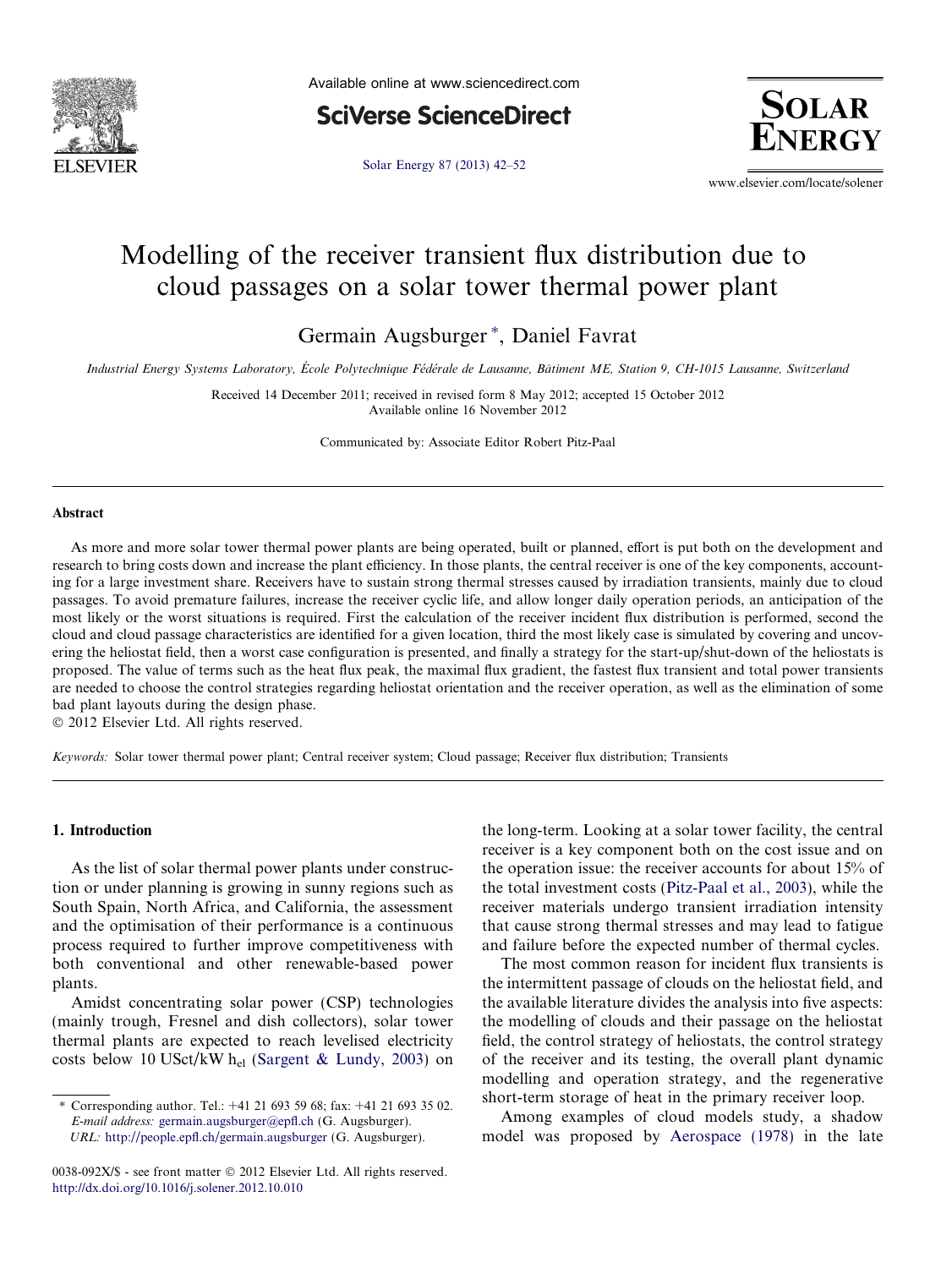#### Nomenclature

| Acronyms            |                                 | $\prime$          | rotated coordinates                             |
|---------------------|---------------------------------|-------------------|-------------------------------------------------|
| CSP                 | concentrating solar power       |                   |                                                 |
| DNI                 | direct normal irradiation       | <b>Subscripts</b> |                                                 |
| erf                 | error function                  |                   | width                                           |
|                     |                                 | 2                 | height                                          |
| Greek               |                                 | Aim               | aim                                             |
| $\epsilon$          | efficiency                      | <i>Atten</i>      | attenuation                                     |
| η                   | transformed y-coordinate        | Block             | blocking                                        |
| $\omega$            | angle of incidence              | Cos               | cosine                                          |
| σ                   | standard deviation              | $\ell$            | effective                                       |
| ξ                   | transformed x-coordinate        | el                | electric                                        |
|                     |                                 | Hel               | heliostat                                       |
| Roman               |                                 | Rec               | receiver                                        |
| a                   | transformed heliostat dimension | Refl              | reflection                                      |
| D                   | distance                        | r                 | on the receiver plane                           |
| H                   | height                          | Shad              | shadowing                                       |
| t                   | time step                       | <b>Slope</b>      | slope (curvature, waviness, alignment, gravity) |
| W                   | width                           | Spill             | spillage                                        |
| $\mathcal{X}$       | $x$ -coordinate                 | Sun               | sun                                             |
| у                   | $y$ -coordinate                 | Track             | tracking                                        |
|                     |                                 | th                | thermal                                         |
| <i>Superscripts</i> |                                 |                   |                                                 |
|                     | heliostat index                 |                   |                                                 |
|                     |                                 |                   |                                                 |

seventies: a cloud was defined by its type, area, shape and velocity, and was combined with a cloud-to-cloud spacing, a probability of occurrence, and a worst case situation. Later on [Karg et al. \(1982\)](#page--1-0) confirmed that these characteristics largely determine the receiver incident power, and stated that increasing the mirror field can make the power station much less sensitive to changes in clouds. More recently, a methodology was proposed by [Kroyzer \(2011\)](#page--1-0) to define images representative of cloud shadows in order to determine shading parameters and adjust plant operation.

Coming to the control strategy of heliostats, the detection of cloud passage by heliostats groups was presented by [Eugene Moeller et al. \(1980\)](#page--1-0) in 1980: after detection, heliostats were directed to standby points, and then returned to their original orientation after passage in a controlled manner. More than 20 years later, López-Martínez [et al. \(2002\)](#page--1-0) submitted the anticipation of cloud presence: after computing a field cover factor, several heliostats are ordered to turn away so that the receiver temperature can decrease before the cloud covers the sun, and in that way prevent from potential rupture by thermal stress.

Moving onto the receiver control strategy and testing, the key factors for the receiver fatigue and creep characteristics were identified even earlier: in 1976 for instance, [Sobin et al. \(1976\)](#page--1-0) investigated the design of the receiver thermal cyclic life, reaching several hundred thousand cycles. They addressed the receiver irregular shapes due to changes in expected flux by timely sensing and controlling the energy intensity. Subsequently, [McDonnell \(1978\)](#page--1-0) [and Lowrie \(1979\)](#page--1-0) performed tests on a pilot plant including intermittent cloud conditions to determine transient characteristics. Six years later, [Maffezzoni and Parigi](#page--1-0) [\(1982\)](#page--1-0) presented a dynamic analysis and control of the receiver under flux variations, and concluded that the successful operation could only be met by controlling the steam pressure instead of operating with floating steam pressure. Then in the early nineties, [Pritzkow \(1991\)](#page--1-0) described the quick reaction of the receiver during simulated clouds by opening and closing an attenuator, and similarly almost 20 years later [Andrade da Costa and](#page--1-0) [Lemos \(2009\)](#page--1-0) established an adaptive temperature control law thanks to a shutter test.

Regarding the plant dynamic modelling and the definition of overall operation strategies taking clouds into account, some theoretical studies date back to the seventies: mathematical models and computer programs comprising time-dependent irradiation and dynamic simulation, such as affected by cloud passages, were presented by [Honeywell \(1977\)](#page--1-0).

Finally, heat storage within the receiver primary loop turns out to be solving a series of problems during solar transients caused by clouds: as proposed by [Fricker](#page--1-0) [\(2004\)](#page--1-0) and as already demonstrated in some existing receiver facilities, a regenerative thermal storage unit can supply hot fluid until the solar irradiation returns or a controlled plant shut-down is performed.